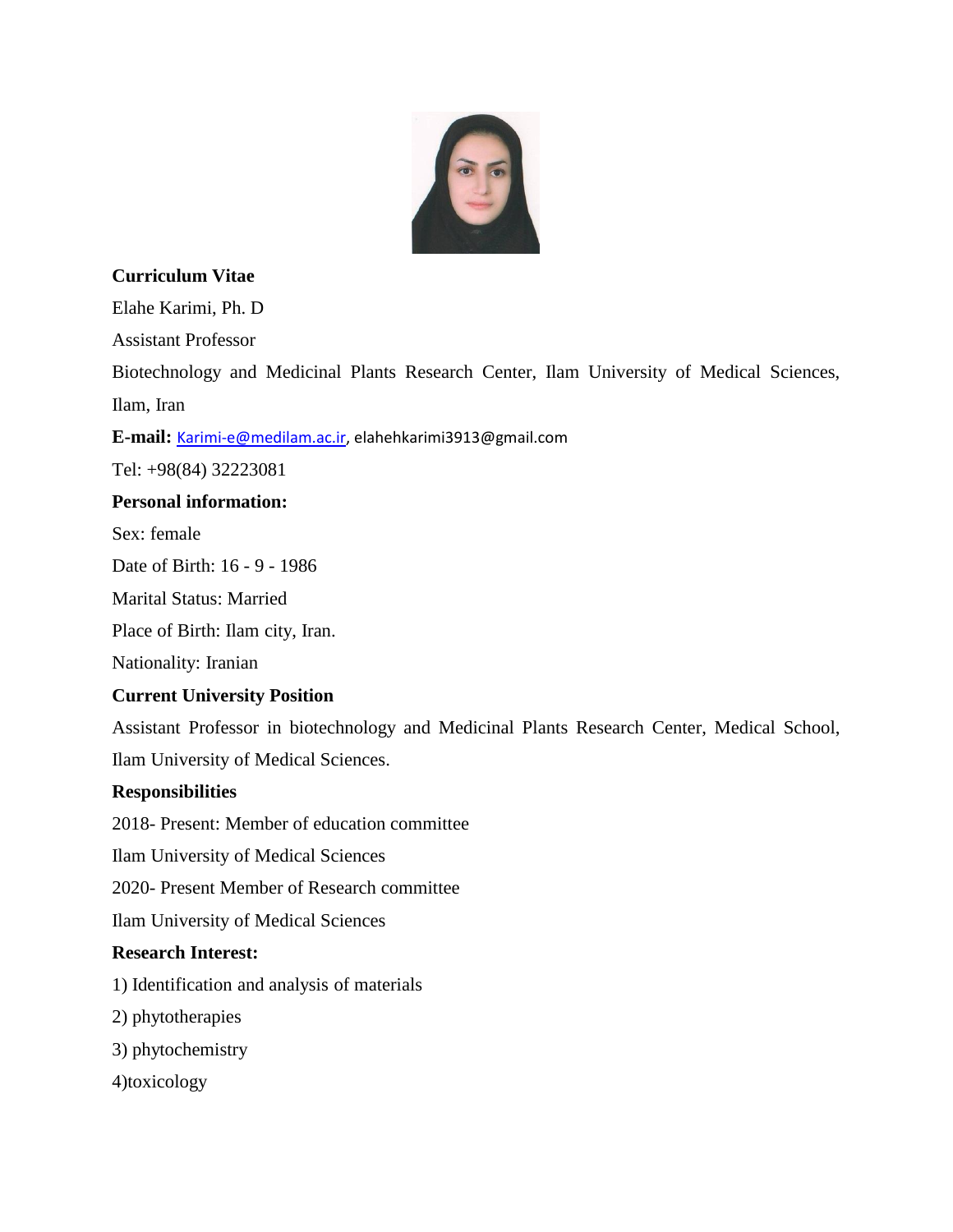### 5) molecular and cell culture

## **Teaching Experiences:**

- Teaching General chemistry to Students.

Ilam University of Medical Sciences, Ilam, Iran

- Teaching Chemistry lab lesson to Students

Ilam University of Medical Sciences

## **Educational Background**

**Education**

## **PhD:**

**Description:** Analytical chemistry, Ilam University, 2014-2019.

**Thesis title:** Extraction of Thymol in Thymbra spicata and measuring its amount by HPLC method and its application in synthesis of diabetes controlling drug by drug delivery method *in vitro* (cell culture).

## **M.Sc.:**

**Description:** Analytical chemistry, Tabriz University.2010-2012.

**Thesis title:** Preparation of surface imprinted material using of silicagel and its application in the preconcentration process of valproic acid solid phase extraction.

#### **B.Sc.:**

Description: pure chemistry, Ilam university, 2005-2009.

# **Full Articles:**

- 1. [Effects of dust phenomenon on heavy metals in raw milk in western Iran,](https://www.researchgate.net/publication/342068020_Effects_of_dust_phenomenon_on_heavy_metals_in_raw_milk_in_western_Iran?_sg=MH7LAbRkGcfxoDemp2n7Cv4LNBg6Kl7QTssksOJYK6doQN4LzJIjB6XIJfdpSJvB8r-nbfHhfYaNEMGkjFRYbXwaDrUjAREk-WOn6laE.zGcK0Zlf2zrKd3iWmDsA7MYfGXfGKsUMVLuR3Qru4vFGhG5TO0qOl_0SfDWJOtEMsbsLBlXu96qDssTMANJSpA) Elahe Karimi, Monireh Yari, Hori Ghaneialvar, Hamid Reza Kazemi, Reza Asadzadeh, Ali Aidy, Naser Abbasi\*,2020
- 2. [Protective effect of Nectaroscordum tripedale extract and its bioactive component](https://www.researchgate.net/publication/340036763_Protective_effect_of_Nectaroscordum_tripedale_extract_and_its_bioactive_component_tetramethylpyrazine_against_acetaminophen-induced_hepatotoxicity_in_rats?_sg=nEBapRfGkeetnk6R1e7xDxRDz_CBHePcluLPGSJiOUJiEvufQt4LWVXFg_vSm6JhilBNdSBN5Ls9VrdFr-0lKY2RnWBoXgHeJu6DQiOU.AyzhjLpeKdW1BltvVT0ySGjwluhlAujE0cnJd2MFwjt0DwGj3CwnjX8bdonncKKzHitHHOcA7VC9hasHjBAfDA)  [tetramethylpyrazine against acetaminophen-induced hepatotoxicity in rats](https://www.researchgate.net/publication/340036763_Protective_effect_of_Nectaroscordum_tripedale_extract_and_its_bioactive_component_tetramethylpyrazine_against_acetaminophen-induced_hepatotoxicity_in_rats?_sg=nEBapRfGkeetnk6R1e7xDxRDz_CBHePcluLPGSJiOUJiEvufQt4LWVXFg_vSm6JhilBNdSBN5Ls9VrdFr-0lKY2RnWBoXgHeJu6DQiOU.AyzhjLpeKdW1BltvVT0ySGjwluhlAujE0cnJd2MFwjt0DwGj3CwnjX8bdonncKKzHitHHOcA7VC9hasHjBAfDA) Ali Aidy, Elahe Karimi, HoriGhaneialvar, Shahram Mohammadpour& Naser Abbasi,2020
- 3. [Investigation of the effect of hydroalcoholic mumie extract on expression of](https://www.researchgate.net/publication/339826540_Investigation_of_the_effect_of_hydroalcoholic_mumie_extract_on_expression_of_osteoprotegerin_OPG_and_receptor_activator_of_nuclear_factor_kappa-B_ligand_RANKL?_sg=5nFSwt5Lue-_b-gZmmMx-jGIn7jIWAwr6j_9hpGJr9QsKzQsaFLaUBfMHC1Ud5dcjAIzlPUpZapGkLt-MY2Q3ZtcpY0KOeCIq75OnTVQ.0qmw3LenMoNl2ghuNSCilNY0ZbtGDUeWX2XEZFOhbpoECxv13JgvMOq-YhHHdRe5anHzinW6Md-WnjibVEV-Zw)  osteoprotegerin [\(OPG\) and receptor activator of nuclear factor kappa-B ligand \(RANKL\),](https://www.researchgate.net/publication/339826540_Investigation_of_the_effect_of_hydroalcoholic_mumie_extract_on_expression_of_osteoprotegerin_OPG_and_receptor_activator_of_nuclear_factor_kappa-B_ligand_RANKL?_sg=5nFSwt5Lue-_b-gZmmMx-jGIn7jIWAwr6j_9hpGJr9QsKzQsaFLaUBfMHC1Ud5dcjAIzlPUpZapGkLt-MY2Q3ZtcpY0KOeCIq75OnTVQ.0qmw3LenMoNl2ghuNSCilNY0ZbtGDUeWX2XEZFOhbpoECxv13JgvMOq-YhHHdRe5anHzinW6Md-WnjibVEV-Zw) Yosra Azizpour1, Monireh Azizi2, Khairollah Asadollahi3, Naser Abbasi4, Ali Aidy5, Elahe Karimi 6,2020